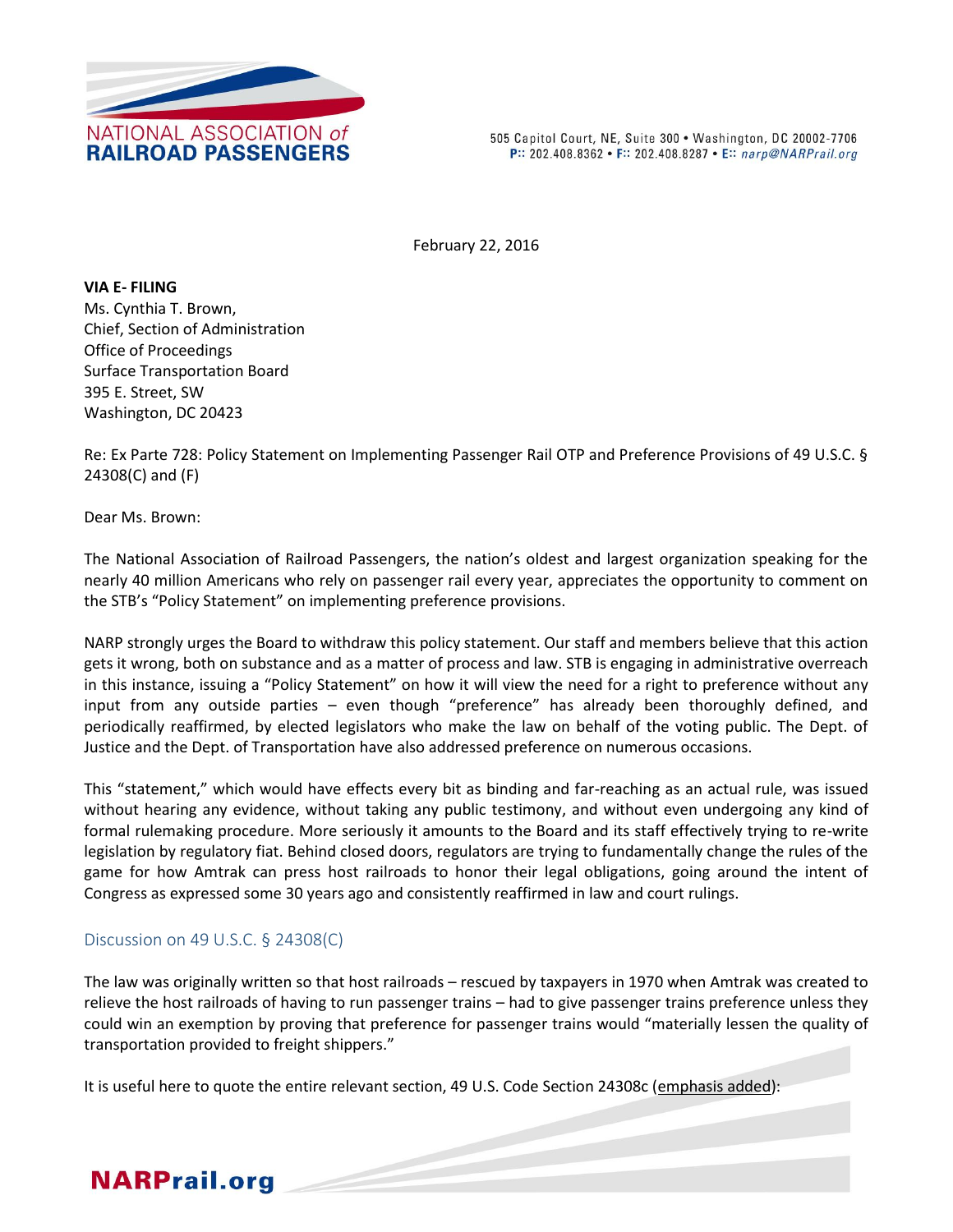"Preference Over Freight Transportation - Except in an emergency, intercity and commuter rail passenger transportation provided by or for Amtrak has preference over freight transportation in using a rail line, junction, or crossing unless the STB orders otherwise under this subsection. A rail carrier affected by this subsection may apply to the STB for relief. If the STB, after an opportunity for a hearing under section 553 of title 5, decides that preference for intercity and commuter rail passenger transportation materially will lessen the quality of freight transportation provided to shippers, the STB shall establish the rights of the carrier and Amtrak on reasonable terms."

The effect of STB's new policy statement as written would be to flip the burden of proof from host railroads, who must by statute seek relief from STB, to Amtrak, which would have to prove to STB that a host railroad's failure to give preference did NOT "materially lessen the quality of freight transportation" – a largely impossible burden given the need for access to proprietary data and information.

Bluntly, NARP believes changing what laws say and how they're applied should be done by elected lawmakers and not by regulators operating without the benefit of a public hearing or even a formal rulemaking process.

## The Effects of Neutralizing Preference

The period between the summer of 2013 and late 2014 offers the closest thing available to a laboratory experiment to demonstrate the practical effect of neutralizing legal preference on host railroad behavior. That intervening period began with the DC Court of Appeals reversing a lower court ruling and invalidating preference, and ended with the Supreme Court restoring it while sending the case back down for further review. Host railroad behavior then was unmistakable -- by the summer of 2014, Amtrak's on-time performance (OTP) had dropped by half.

Under the metrics and standards implemented by the 2008 rail reauthorization law, Amtrak was able to achieve



a 2012 on-time performance rate of 83 percent nationwide, and 71 percent for long distance trains. This level of on-time performance played a key part in allowing Amtrak to sustain its explosive ridership growth, which has led to ridership records in 10 of the past 11 years.

Since the metrics were struck down by the court of appeals, reported freight interference incidents nearly tripled, and Amtrak's on-time performance plummeted to 42 percent. The long distance trains were the most hard-hit; in a

**RAILROAD PASSENGERS**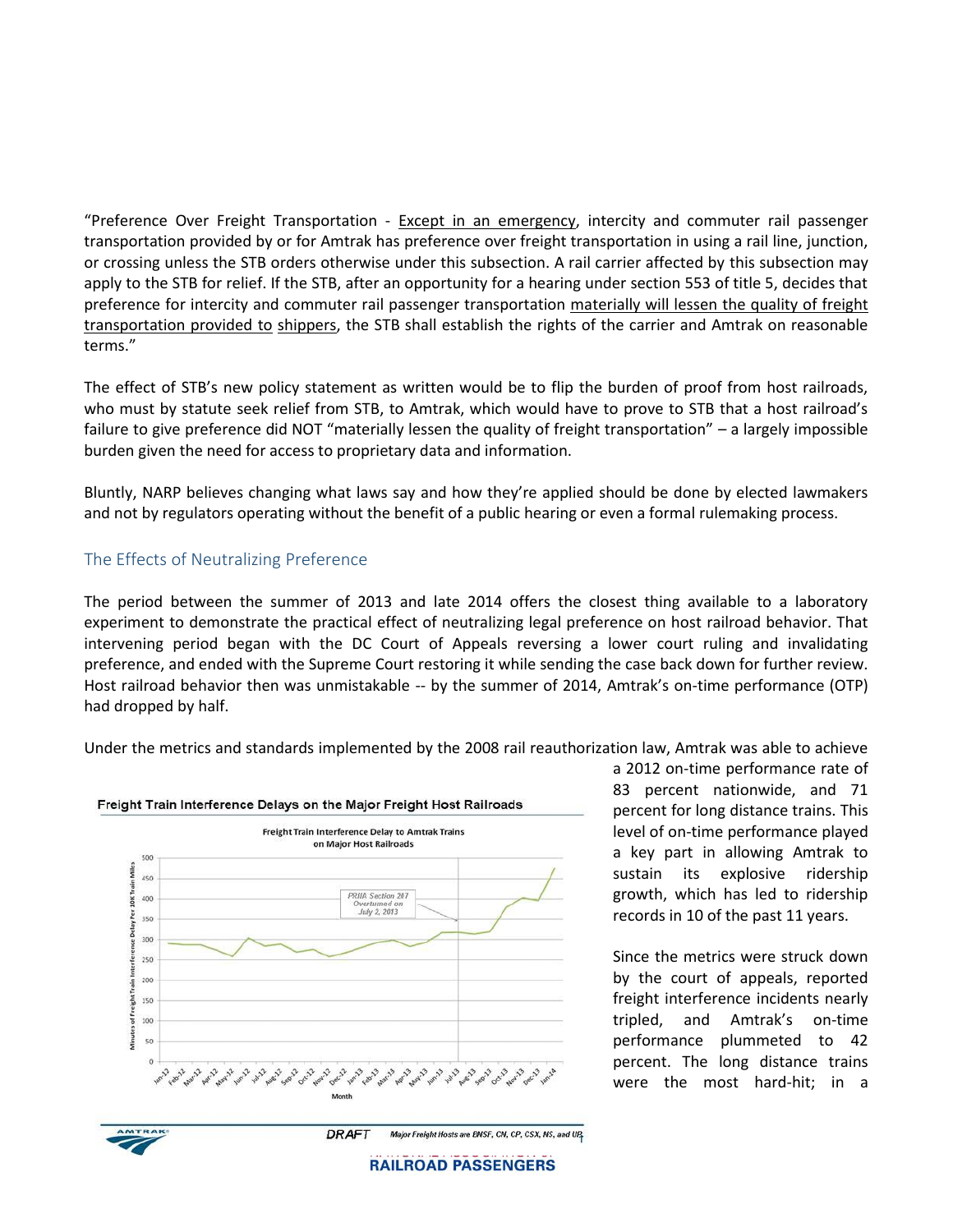particularly extreme case, the on-time performance of the Capitol Limited plummeted to 1.6% in July of 2014. Amtrak reported in April 2014 that, in response to these skyrocketing delays, ridership and revenue had fallen by 15% year over year to date.

It was no coincidence that these delays followed hard on the heels of the DC appeals court ruling, and it was also no coincidence that the result unraveled a decade of record ridership. NARP found it ironic that these delays hurt Amtrak's bottom line and increased its dependence on public subsidies, given that those who publicly backed the appeals court ruling usually cite Amtrak's business performance as a reason to argue against intercity passenger rail service.

Equally telling was the rebound that on-time performance enjoyed within just days or weeks of the Supreme Court's ruling sending the case back to the lower court for review while reversing the Appeals court's action. We recognize that some delays are the result of inadequate infrastructure, but the dramatic change in OTP data during this period suggests that dispatching decisions play an outsize role in many of the delays we have seen.

## A Personal Toll

Lost in the statistics, however, is the personal toll on our members who rely on – and pay for – timely and regular service on routes delayed by freight interference. Many irreplaceable personal moments have been disrupted by these delays, with crucial medical transports affected, weddings and funerals missed and rare home visits by deployed service-members cut short or even cancelled altogether. Each of these hundreds of stories – and we supplied more than 1,300 such stories to STB in October of 2014 – add up to more than mere temporary inconvenience and in many cases impose real dollar costs on vulnerable travelers.

Delays can cause real emotional pain to those who may already be travelling for somber reasons. Joanna Roe, a Washington state resident, boarded the Empire Builder at a small station about 45 minutes east of Vancouver, Wash., travelling to Boston to attend a funeral, "so I really had to be there," Roe told us. After crossing into Montana and North Dakota, "We were pulled off the main line so many times I lost count. It kept getting longer and longer….We were delayed so often that we had to have two separate crew changes, which delayed us EVEN MORE as we waited for the new crews to arrive." Joanna ultimately missed a connecting train in Chicago, was put up in a hotel in Chicago with only \$10 food money for the day, cancelled the next day's train leg and booked a new, expensive flight from Chicago O'Hare in order to attend the funeral.

Delays impose additional costs on fare-paying passengers. Kathleen Newell of Detroit, Mich., points out that freight delays in North Dakota make even the short trip from Minneapolis, Minn., to Ann Arbor, Mich., impossible to complete in one day as was once possible. "This delay causes a missed Chicago, Ill., to Ann Arbor, Mich., connection. In addition I have to stay overnight in Chicago, pay for a hotel and shorten my stay in Michigan as a result," Newell writes.

Consider the anger of Walter Dunn, of North Port, Fla., an elderly man who had to travel unexpectedly from Florida to New York because his 91-year-old mother had been admitted to the hospital in critical condition. Dunn explains, "Several times we sat on a siding waiting for a freight train, whose schedule I am sure is not critical, to go by. When we starting getting later and later into stations the general comment amongst